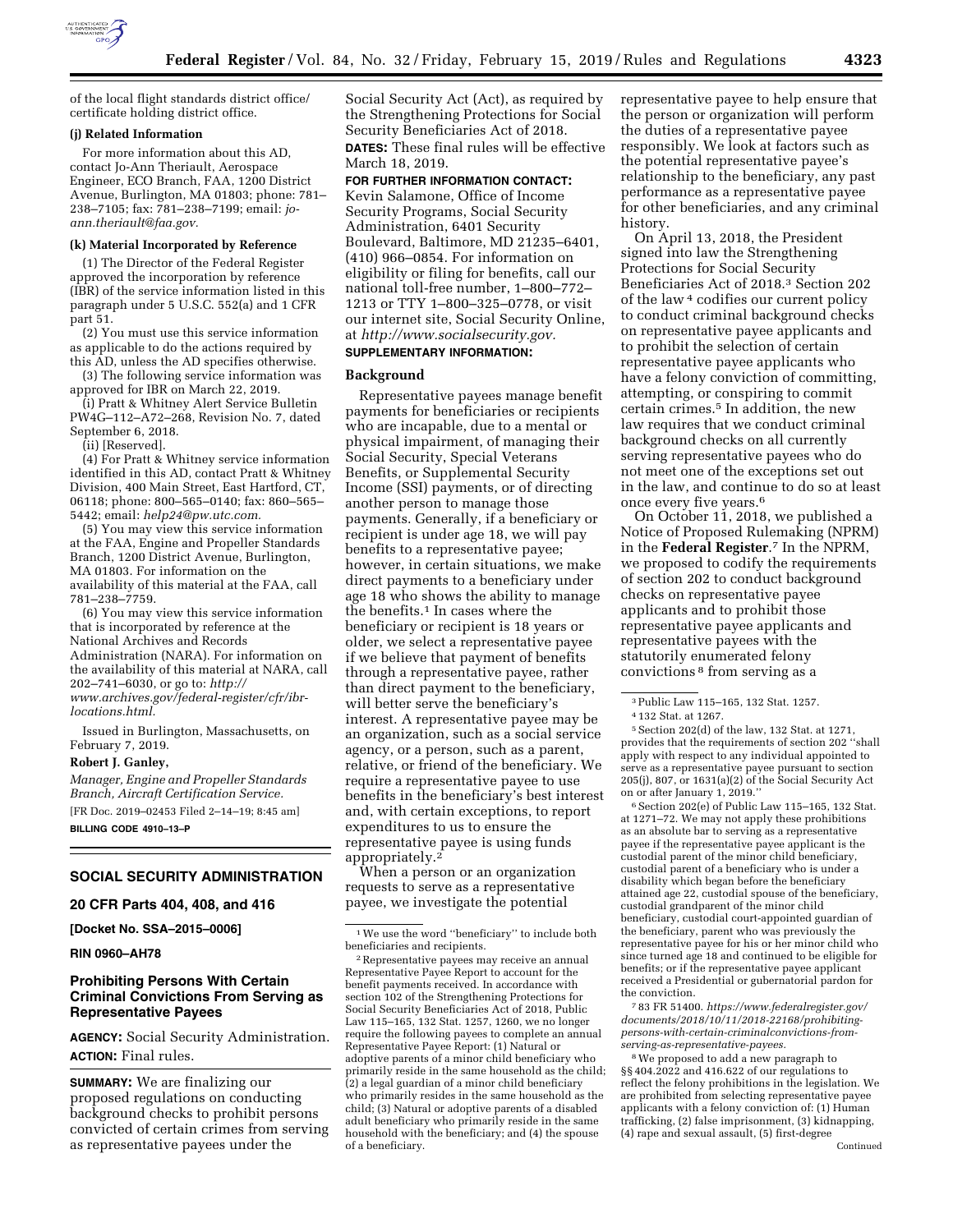representative payee. We also proposed to implement the requirement that we conduct criminal background checks on all currently serving representative payees who do not meet one of the exceptions established in the law, and that we will continue to do so at least once every five years. We are adopting the proposed changes as final rules without revision.

In response to the NPRM, we received 11 timely submitted comments that addressed issues within the scope of our proposed rules. The comments are available through the eRulemaking docket, available online at *[www.regulations.gov,](http://www.regulations.gov)* and then navigating to this rulemaking docket, SSA–2015–0006.

# **Public Comments and Discussion**

*Comment:* Some commenters objected to the proposed rules in their entirety, stating that prohibiting individuals convicted of the specified felonies from being representative payees is discriminatory against these individuals based on their legal status as convicted felons. In a related concern, other commenters who objected to the proposed rule maintained that we should provide statistical data demonstrating that (1) felons exploited their role as representative payees, or (2) prohibiting a convicted felon from serving as a representative payee results in more protection for beneficiaries.

*Response:* We acknowledge the commenters' concerns regarding these prohibitions. However, these rules restate the statutory prohibitions enacted by Congress and signed into law by the President, and as such we do not have the discretion to adopt the commenters' suggestions.

*Comment:* Other commenters asked whether there was a statute of limitations on our review of past criminal convictions, indicating that a criminal conviction, even for one of the crimes specified in the proposed rule, should be disregarded after a long enough period of time has lapsed after the conviction. In this regard, commenters also asked which crimes will be included in our criminal background checks.

*Response:* The enacted statute and these final rules do not provide an exception based on how long in the past

a criminal conviction for one of the prohibited felonies may have occurred. Our criminal background checks look for all convictions for the prohibited felonies in the background history of a representative payee applicant and existing representative payees. Regarding the issue of which crimes will be included in our criminal background checks: Both the statute and this regulation list the specific crimes that prohibit individuals from becoming representative payees. However, we consider and evaluate all available information when we evaluate the suitability of a representative payee applicant. Accordingly, if our criminal background checks reveal convictions for a crime other than the ones listed as a qualifying bar in the statute and in this regulation, we may consider those convictions when we determine whether an applicant will be a suitable representative payee. While the convictions listed in the statute and in this regulation result in prohibition from serving as a representative payee, unless specifically excepted, we will not consider other convictions to absolutely prohibit the representative payee applicant from being selected as a representative payee.

*Comment:* Other commenters questioned whether a conviction for a prohibited felony would bar a person from serving as a representative payee for elderly parents or grandparents, or what would happen if a beneficiary only has prospective representative payees barred by these rules.

*Response:* The enacted statute and these final rules do not provide an exception for a child or grandchild with a prohibited felony to serve as a representative payee for either a parent or grandparent. However, under the statute and our rules, if the child or grandchild is the custodial courtappointed guardian of the beneficiary, or has received a Presidential or gubernatorial pardon for the conviction, we would not consider the conviction an absolute bar to serving as the representative payee.

*Comment:* One commenter disagreed with our usage of the term ''custody'' and ''custodial spouse'' because individuals who live at home with family, or in a group home, should not be interpreted as being in the family's custody. This commenter made suggestions for alternate language.

*Response:* We acknowledge the commenter's concern regarding the terminology, particularly in common usage. However, our use of ''custodial'' directly reflects the enacted statutory language.

### **Regulatory Procedures**

*Executive Order 12866 as Supplemented by Executive Order 13563* 

We consulted with OMB and determined that this final rule does not meet the criteria for a significant regulatory action under Executive Order 12866, as supplemented by Executive Order 13563. Thus, OMB did not formally review the final rule.

#### *Executive Order 13771*

This final rule is not subject to the requirements of Executive Order 13771 because it is administrative in nature and results in no more than de minimis costs.

#### *Regulatory Flexibility Act*

We certify that this final rule will not have a significant economic impact on a substantial number of small entities because it affects only individuals. Therefore, the Regulatory Flexibility Act, as amended, does not require us to prepare a regulatory flexibility analysis.

### *Paperwork Reduction Act*

These rules do not create any new or affect any existing collections and, therefore, do not require Office of Management and Budget approval under the Paperwork Reduction Act.

What is our authority to make rules and set procedures for determining whether a person is disabled under the statutory definition?

The Act authorizes us to make rules and regulations and to establish necessary and appropriate procedures to implement them.9

(Catalog of Federal Domestic Assistance Program Nos. 96.001, Social Security— Disability Insurance; 96.002, Social Security—Retirement Insurance; 96.004, Social Security—Survivors Insurance; 96.006, Supplemental Security Income; and 96.020—Special Benefits for Certain World War II Veterans)

## **List of Subjects**

#### *20 CFR Part 404*

Administrative practice and procedure, Aged, Blind, Disability benefits, Disability insurance, Old-Age, Survivors, Reporting and recordkeeping requirements, Social security.

#### *20 CFR Part 408*

Administrative practice and procedure, Aged, Reporting and recordkeeping requirements, Social security, Supplemental Security Income (SSI), Veterans.

homicide, (6) robbery, (7) fraud to obtain access to government assistance, (8) fraud by scheme, (9) theft of government funds or property, (10) abuse or neglect, (11) forgery, or (12) identity theft or identity fraud. As further provided in §§ 404.2022(f) and 416.622(f), we will also prohibit the selection of a representative payee applicant with a felony conviction of an attempt to commit any of these crimes or conspiracy to commit any of these crimes. language.  $\blacksquare$   $\blacksquare$   $\blacksquare$   $\blacksquare$   $\blacksquare$   $\blacksquare$   $\blacksquare$   $\blacksquare$   $\blacksquare$   $\blacksquare$   $\blacksquare$   $\blacksquare$   $\blacksquare$   $\blacksquare$   $\blacksquare$   $\blacksquare$   $\blacksquare$   $\blacksquare$   $\blacksquare$   $\blacksquare$   $\blacksquare$   $\blacksquare$   $\blacksquare$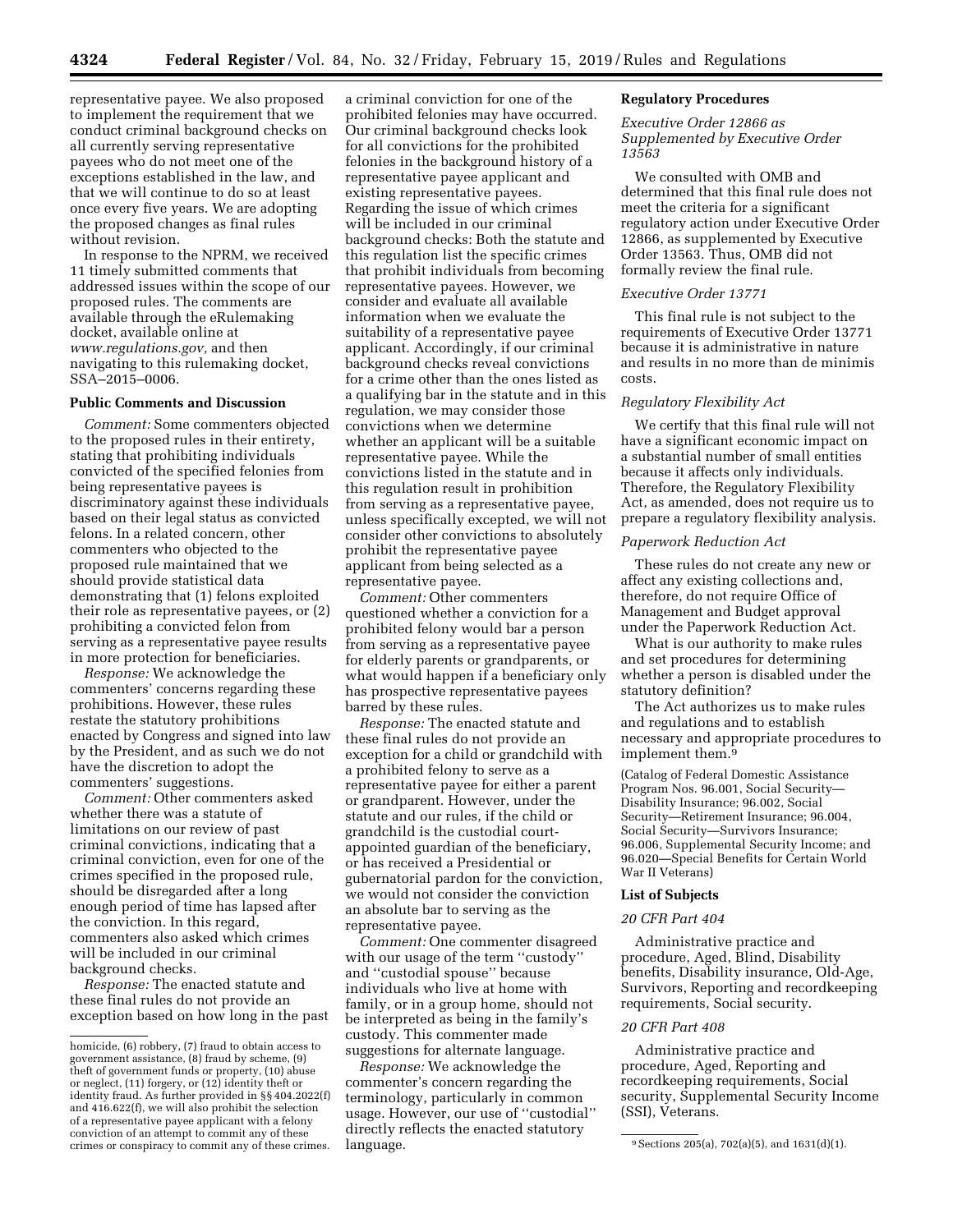## *20 CFR Part 416*

Administrative practice and procedure, Aged, Blind, Disability benefits, Public assistance programs, Reporting and recordkeeping requirements, Supplemental Security Income (SSI).

## **Nancy A. Berryhill,**

*Acting Commissioner of Social Security.* 

For the reasons stated in the preamble, we amend 20 CFR chapter III, parts 404, 408, and 416 as set forth below:

## **PART 404—FEDERAL OLD-AGE, SURVIVORS AND DISABILITY INSURANCE (1950–)**

#### **Subpart U—Representative Payment**

■ 1. The authority citation for subpart U of part 404 continues to read as follows:

**Authority:** Secs. 205(a), (j), and (k), and 702(a)(5) of the Social Security Act (42 U.S.C. 405(a), (j), and (k), and 902(a)(5)).

 $\blacksquare$  2. Amend § 404.2020 by revising paragraphs (d) and (e) and adding paragraph (f) to read as follows:

### **§ 404.2020 Information considered in selecting a representative payee.**

\* \* \* \* \*

(d) Whether the potential payee has custody of the beneficiary;

(e) Whether the potential payee is in a position to know of and look after the needs of the beneficiary; and

(f) The potential payee's criminal history.

■ 3. Amend § 404.2022 by adding paragraph (f) to read as follows:

### **§ 404.2022 Who may not serve as a representative payee?**

\* \* \* \* \* (f) Was convicted under Federal or State law of a felony for: Human trafficking, false imprisonment, kidnapping, rape or sexual assault, firstdegree homicide, robbery, fraud to obtain access to government assistance, fraud by scheme, theft of government funds or property, abuse or neglect, forgery, or identity theft or identity fraud. We will also apply this provision to a representative payee applicant with a felony conviction of an attempt to commit any of these crimes or conspiracy to commit any of these crimes.

(1) If the representative payee applicant is the custodial parent of a minor child beneficiary, custodial parent of a beneficiary who is under a disability which began before the beneficiary attained the age of 22, custodial spouse of a beneficiary, custodial court-appointed guardian of a

beneficiary, or custodial grandparent of the minor child beneficiary for whom the applicant is applying to serve as representative payee, we will not consider the conviction for one of the crimes, or of attempt or conspiracy to commit one of the crimes, listed in this paragraph (f), by itself, to prohibit the applicant from serving as a representative payee. We will consider the criminal history of an applicant in this category, along with the factors in paragraphs (a) through (e) of this section, when we decide whether it is in the best interest of the individual entitled to benefits to appoint the applicant as a representative payee.

(2) If the representative payee applicant is the parent who was previously the representative payee for his or her minor child who has since turned age 18 and continues to be eligible for benefits, we will not consider the conviction for one of the crimes, or of attempt or conspiracy to commit one of the crimes, listed in this paragraph (f), by itself, to prohibit the applicant from serving as a representative payee for that beneficiary. We will consider the criminal history of an applicant in this category, along with the factors in paragraphs (a) through (e) of this section, when we decide whether it is in the best interest of the individual entitled to benefits to appoint the applicant as a representative payee.

(3) If the representative payee applicant received a Presidential or gubernatorial pardon for the relevant conviction, we will not consider the conviction for one of the crimes, or of attempt or conspiracy to commit one of the crimes, listed in this paragraph (f), by itself, to prohibit the applicant from serving as a representative payee. We will consider the criminal history of an applicant in this category, along with the factors in paragraphs (a) through (e) of this section, when we decide whether it is in the best interest of the individual entitled to benefits to appoint the applicant as a representative payee.

■ 4. Amend § 404.2024 by revising paragraph (a)(9) and adding paragraph (a)(10) to read as follows:

## **§ 404.2024 How do we investigate a representative payee applicant?**

\* \* \* \* \* (a) \* \* \* (9) Determine whether the payee applicant is a creditor of the beneficiary (see § 404.2022(e)).

(10) Conduct a criminal background check on the payee applicant. \* \* \* \* \*

■ 5. Add § 404.2026 to read as follows:

### **§ 404.2026 How do we investigate an appointed representative payee?**

After we select an individual or organization to act as your representative payee, we will conduct a criminal background check on the appointed representative payee at least once every 5 years.

# **PART 408—SPECIAL BENEFITS FOR CERTAIN WORLD WAR II VETERANS**

#### **Subpart F—Representative Payment**

■ 6. The authority citation for subpart F of part 408 continues to read as follows:

**Authority:** Secs. 702(a)(5), 807, and 810 of the Social Security Act (42 U.S.C. 902(a)(5), 1007, and 1010).

 $\blacksquare$  7. Add § 408.626 to read as follows:

### **§ 408.626 How do we investigate an appointed representative payee?**

After we select an individual or organization as your representative payee, we investigate him or her following the rules in § 404.2026 of this chapter.

## **PART 416—SUPPLEMENTAL SECURITY INCOME FOR THE AGED, BLIND, AND DISABLED**

#### **Subpart F—Representative Payment**

■ 8. The authority citation for subpart F of part 416 continues to read as follows:

**Authority:** Secs. 702(a)(5), 1631(a)(2) and (d)(1) of the Social Security Act (42 U.S.C. 902(a)(5) and 1383(a)(2) and (d)(1)).

 $\blacksquare$  9. Amend § 416.620 by revising paragraphs (d) and (e) and adding paragraph (f) to read as follows:

### **§ 416.620 Information considered in selecting a representative payee.**

\* \* \* \* \* (d) Whether the potential payee has custody of the beneficiary;

(e) Whether the potential payee is in a position to know of and look after the needs of the beneficiary; and

(f) The potential payee's criminal history.

 $\blacksquare$  10. Amend § 416.622 by adding paragraph (f) to read as follows:

# **§ 416.622 Who may not serve as a representative payee?**

\* \* \* \* \*

(f) Was convicted under Federal or State law of a felony for: Human trafficking, false imprisonment, kidnapping, rape or sexual assault, firstdegree homicide, robbery, fraud to obtain access to government assistance, fraud by scheme, theft of government funds or property, abuse or neglect, forgery, or identity theft or identity fraud. We will also apply this provision